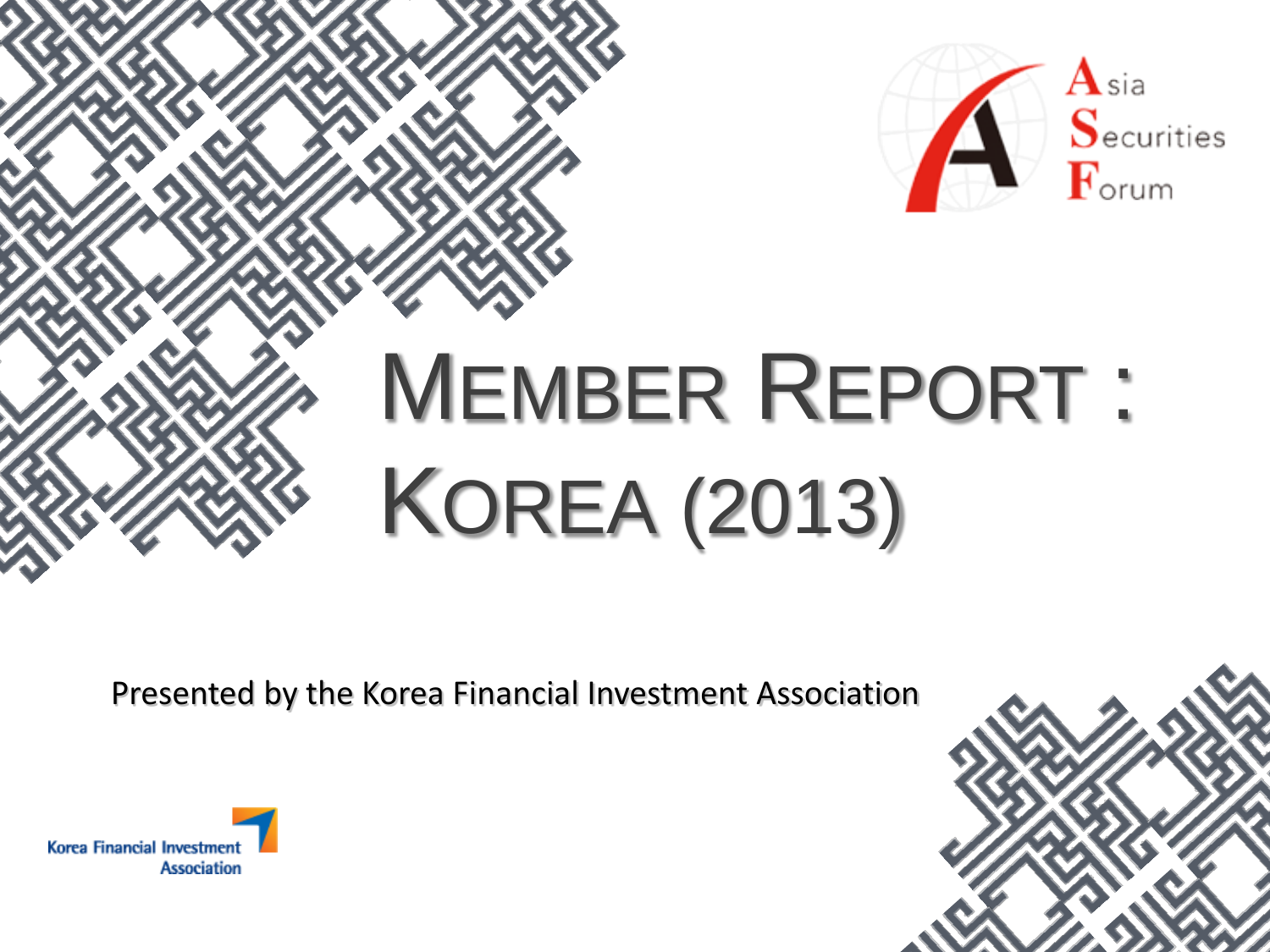

## CONTENTS

- 1. Current Status of the Korean Capital Market
- 2. Prospects of the Korean Capital Market
- 3. Regulatory Developments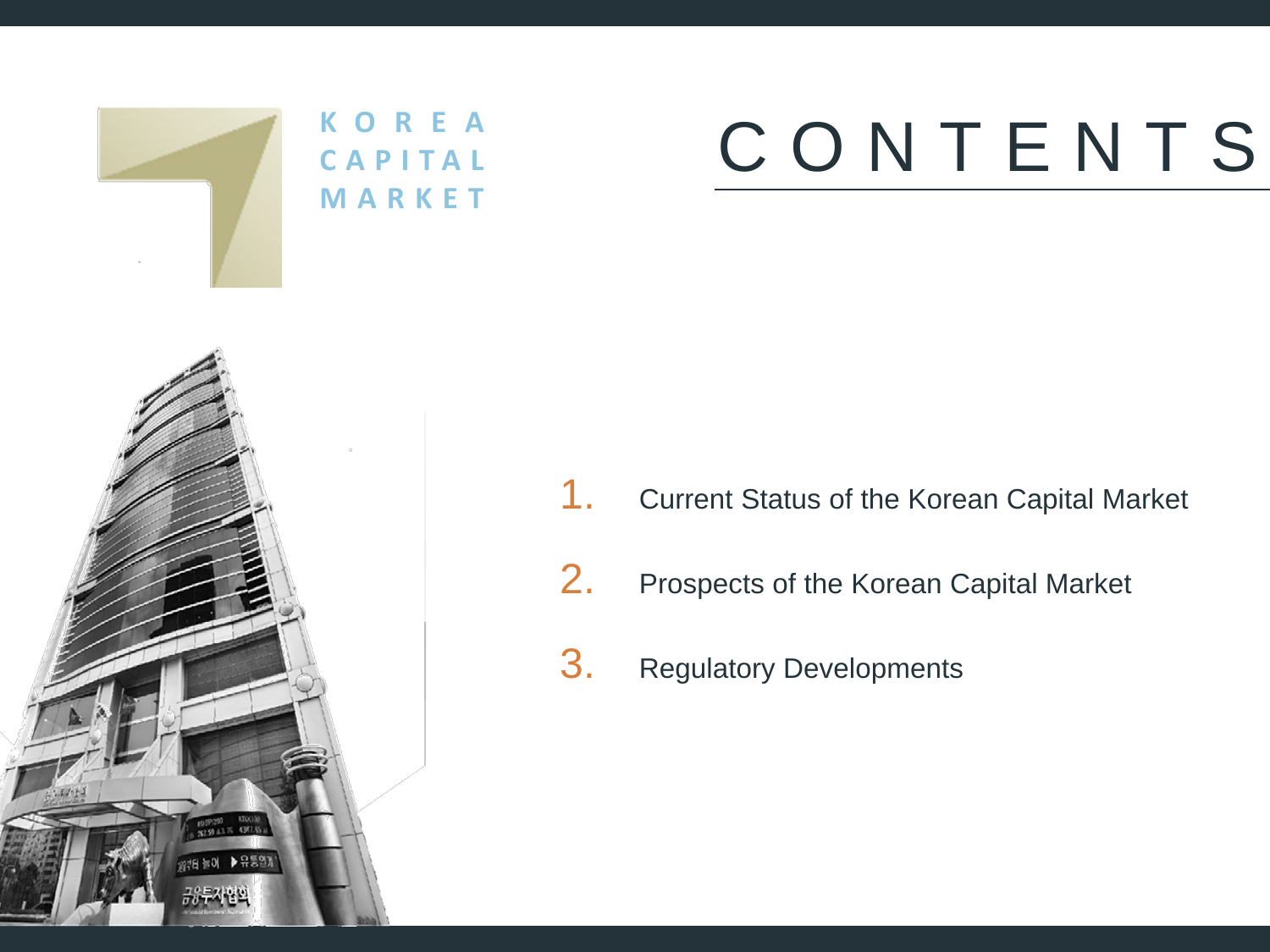

0.00 500.00 1,000.00 1,500.00 2,000.00 2,500.00 2000 2002 2004 2006 2008 2010 2012 1. Current Status of the Korean Capital Market After bottoming out in 2008, the KOSPI rose to its highest point ever on April 27, 2011 **From 2012 to 2013, the KOSPI Index remained flat, moving between 1,850 and 2,000 points KOSPI** Market capitalization (USD bn., As at end of Aug.2013) 1,017 Daily trading amount (USD bn., as at end of Aug.2013) 4.6 No. of listed companies (as at Aug. 2013) 917 Historical Peak (2,231.47P, 04.07.2011) Current Status (1926.36P, 8.30.2013)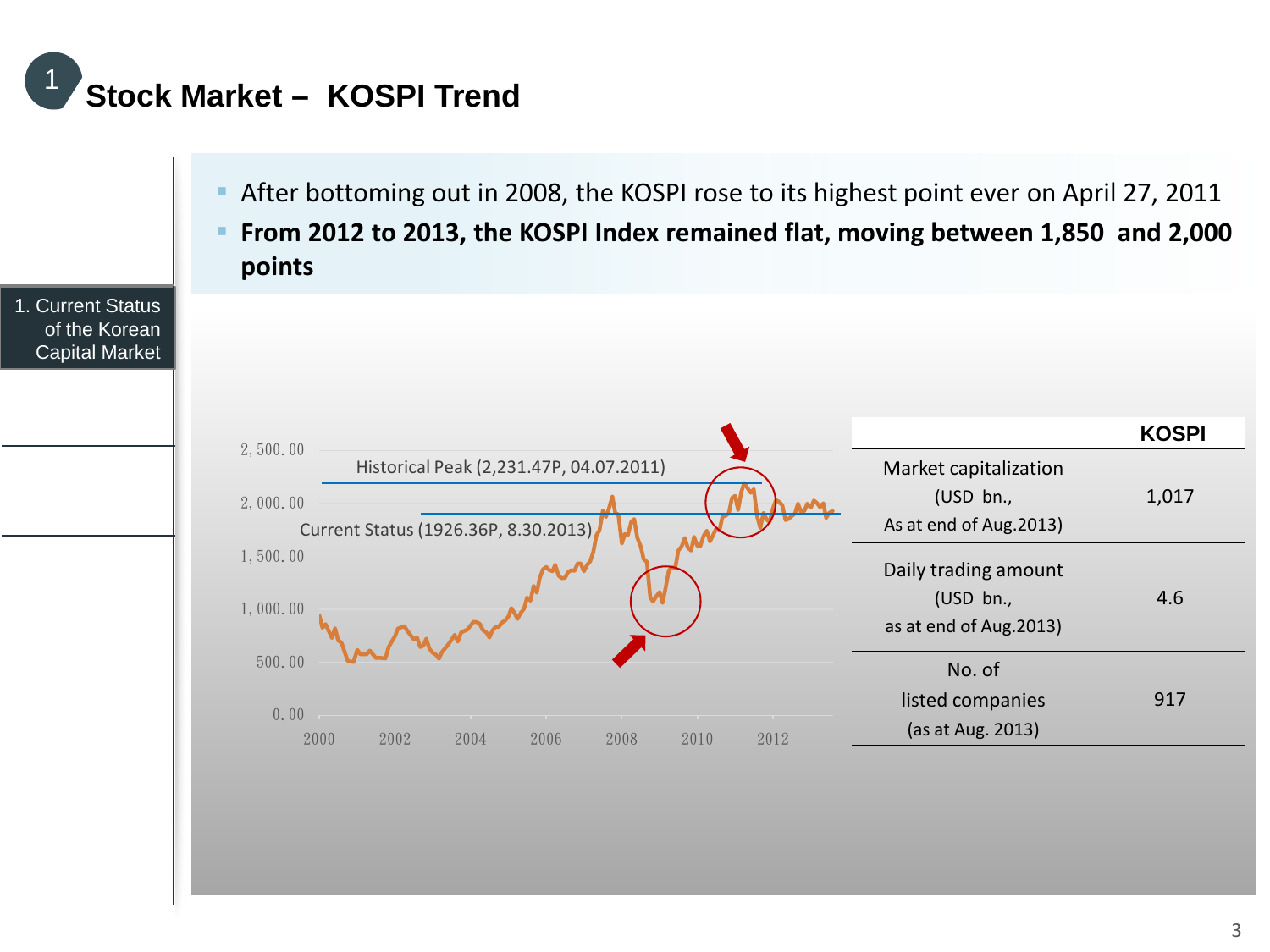

1. Current Status of the Korean Capital Market

#### **In 2010, there was a record number of public offerings through IPOs**

- $\checkmark$  In 2010, the amount of public offerings through IPOs stood at USD 9.3BN (include 7 foreign companies and 21 SPACs)
- **From 2011, the number of public offerings started to decline**
	- In 2012, only 5 companies went public on the KOSPI, and 20 companies on the KOSDAQ

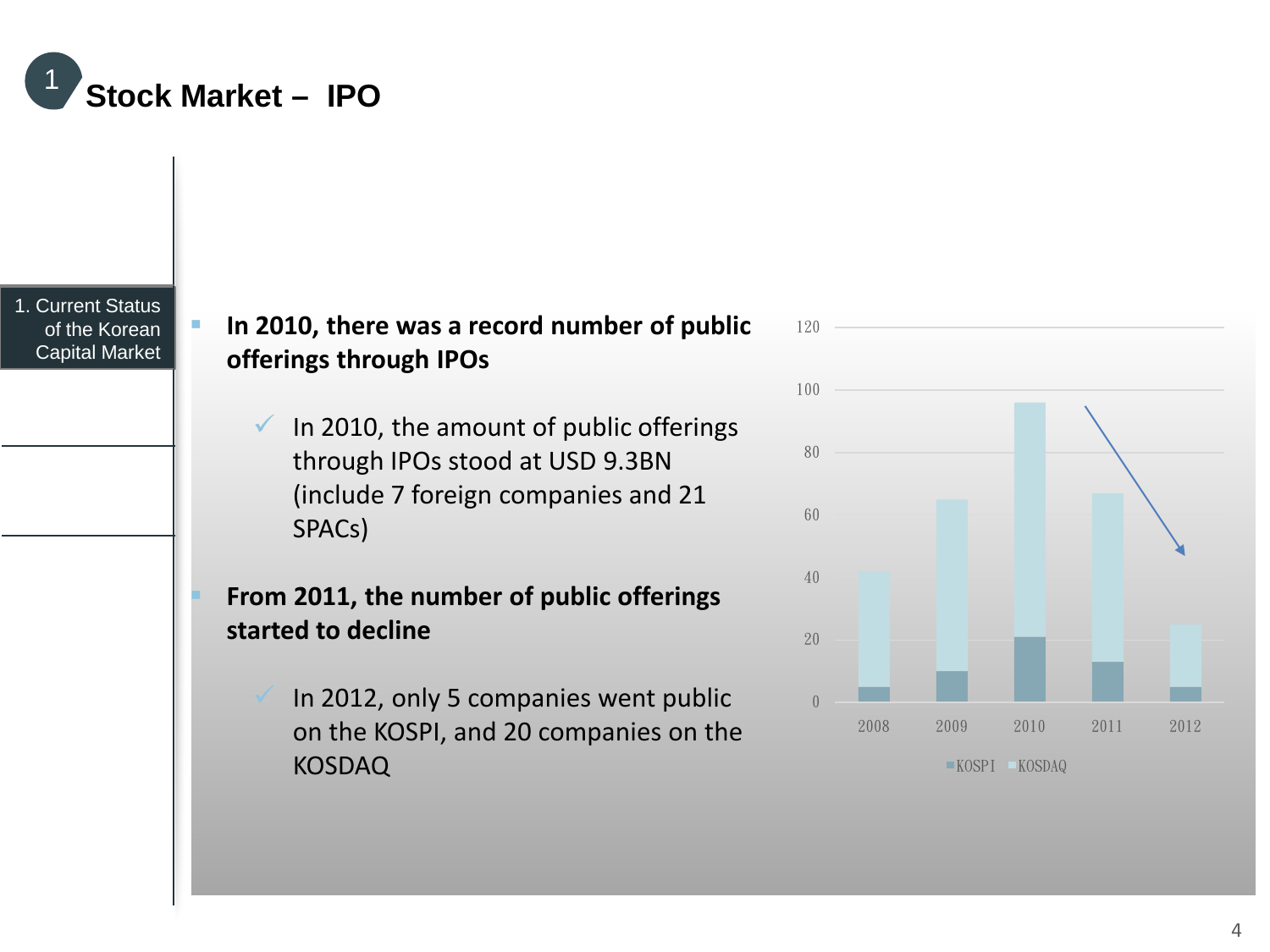

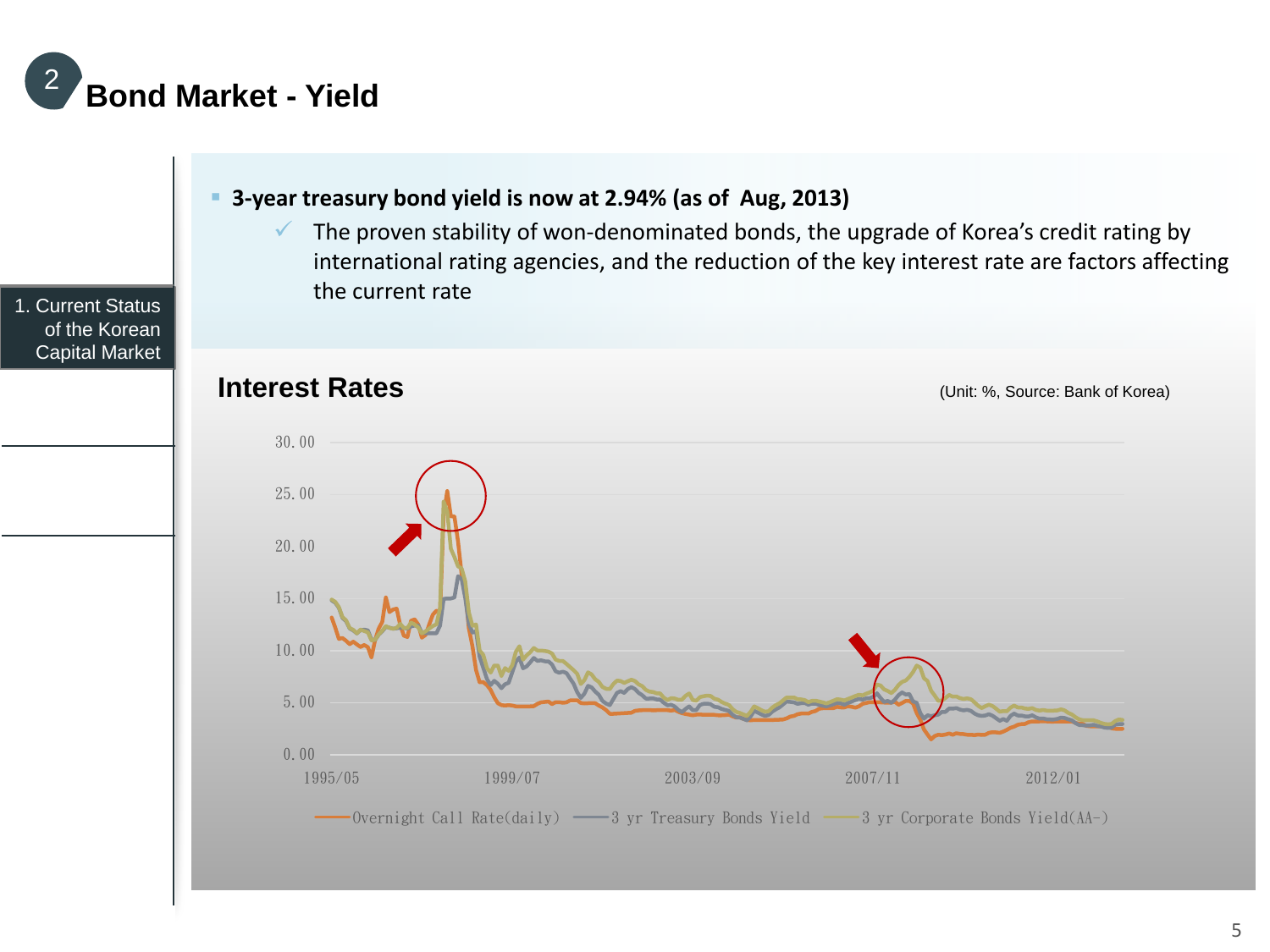

1. Current Status of the Korean Capital Market **Total outstanding issues reached USD 1.39TN as at the end of Sep. 2013, showing a continued growth** Government bonds account for 30%, special bonds 23%, and financial bonds 17% and corporate bonds 18%, respectively. **As in most advanced economies, the growth of the Korean bond market is driven by the OTC market** OTC trading makes up 88% of the market: yearly trading volume (par value) was USD 5,360BN in 2012, with an average trading volume of USD 21.5BN per day **As of the end of 2012, foreign bond holdings totaled USD 83BN, accounting for 7.0% of the total value** 0.0 200.0 400.0 600.0 800.0 1000.0 1200.0 1400.0 1600.0 Government Bonds Municipal Bonds Special Bonds MSB Financial Bonds Corporate Bonds

#### **Outstanding Issues by Bond Type**

(Unit : KRW tn, Source : KOFIA)



<sup>6</sup>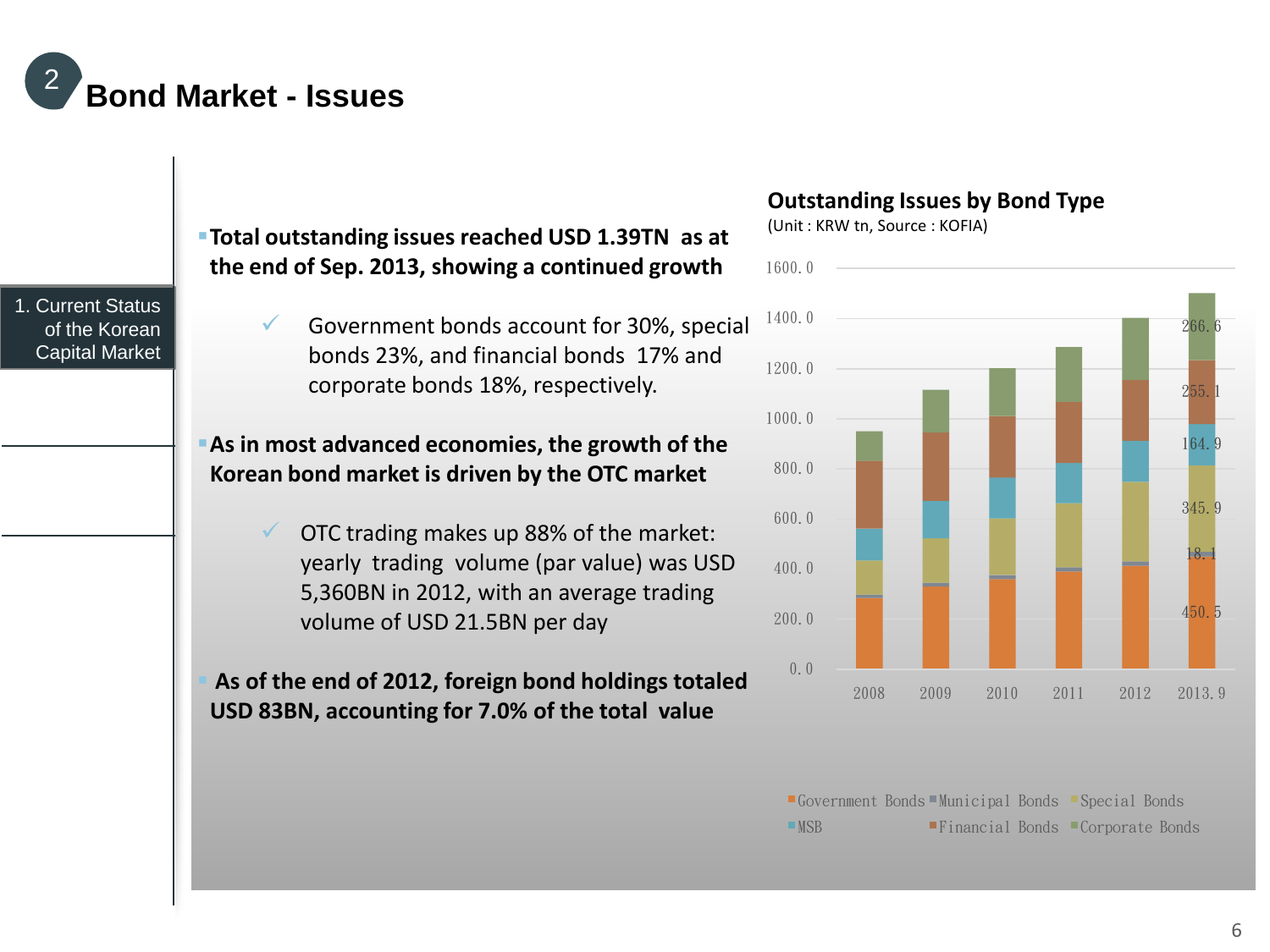

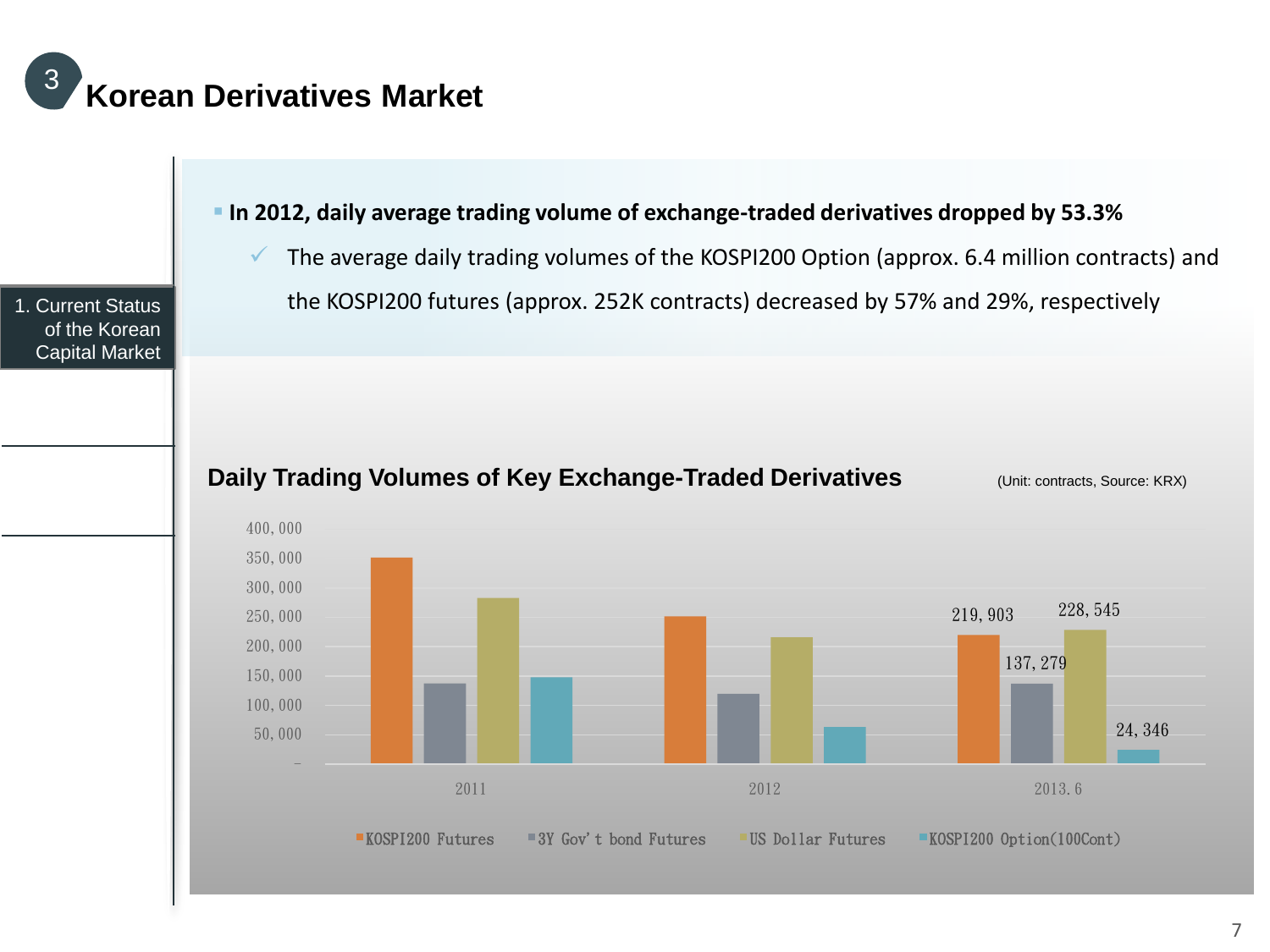### **Size of Asset Management Industry**

- **13th largest market with AUM of USD 268BN, but also 2nd largest in the number of funds with 9,121 funds**
	- Korea has the lowest average AUM per fund among top 15 countries
	- $\checkmark$  Main Reason: institutional investors desire customized products that meet their portfolio needs, which drives up operating costs for asset management firms

(Unit: USD mn, as of 2012)

**Average AUM per Fund**

#### **Top 15 Countries by AUM**

(Unit: USD bn, %, as of 2012)

| Rank         | Country            | <b>AUM</b> | M/S    | # of Funds |
|--------------|--------------------|------------|--------|------------|
|              |                    |            |        |            |
| $\mathbf{1}$ | U.S.               | 13,045     | 48.61% | 7,596      |
| 2            | Luxembourg         | 2,642      | 9.84%  | 9,435      |
| 3            | Australia          | 1,667      | 6.21%  | N/A        |
| 4            | France             | 1,473      | 5.49%  | 7,392      |
| 5            | Ireland            | 1,277      | 4.76%  | 3,167      |
| 6            | Brazil             | 1,071      | 3.99%  | 7,468      |
| 7            | U.K.               | 986        | 3.67%  | 1,922      |
| 8            | Canada             | 856        | 3.19%  | 2,866      |
| 9            | Japan              | 739        | 2.75%  | 4,384      |
| 10           | China              | 437        | 1.63%  | 1,065      |
| 11           | Switzerland        | 328        | 1.22%  | 667        |
| 12           | Germany            | 311        | 1.16%  | 2,059      |
| 13           | <b>Korea</b>       | 268        | 1.00%  | 9,121      |
| 14           | Sweden             | 206        | 0.77%  | 456        |
| 15           | Spain              | 191        | 0.71%  | 2,349      |
|              | <b>World Total</b> | 26,837     |        | 73,243     |



1. Current Status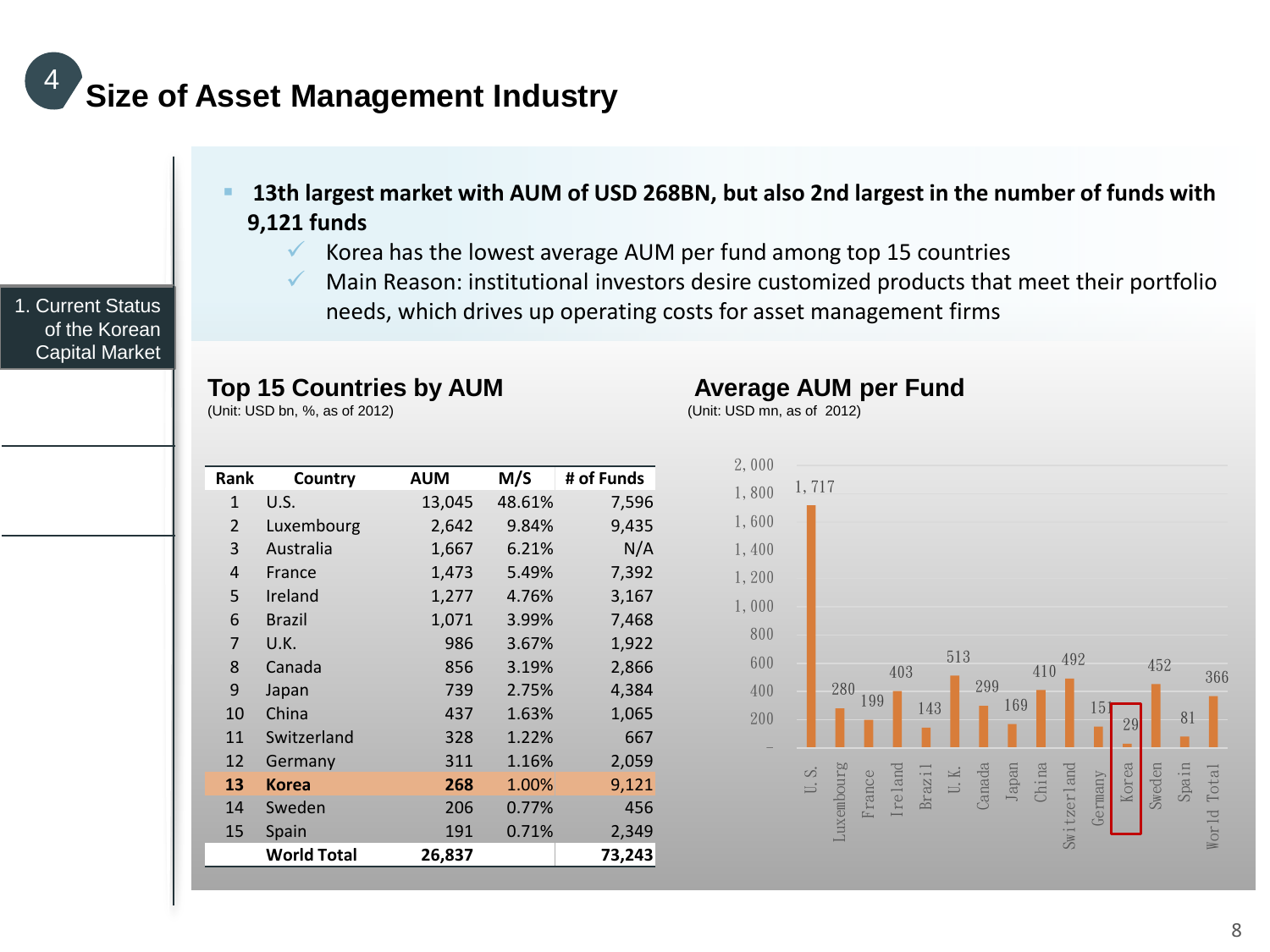

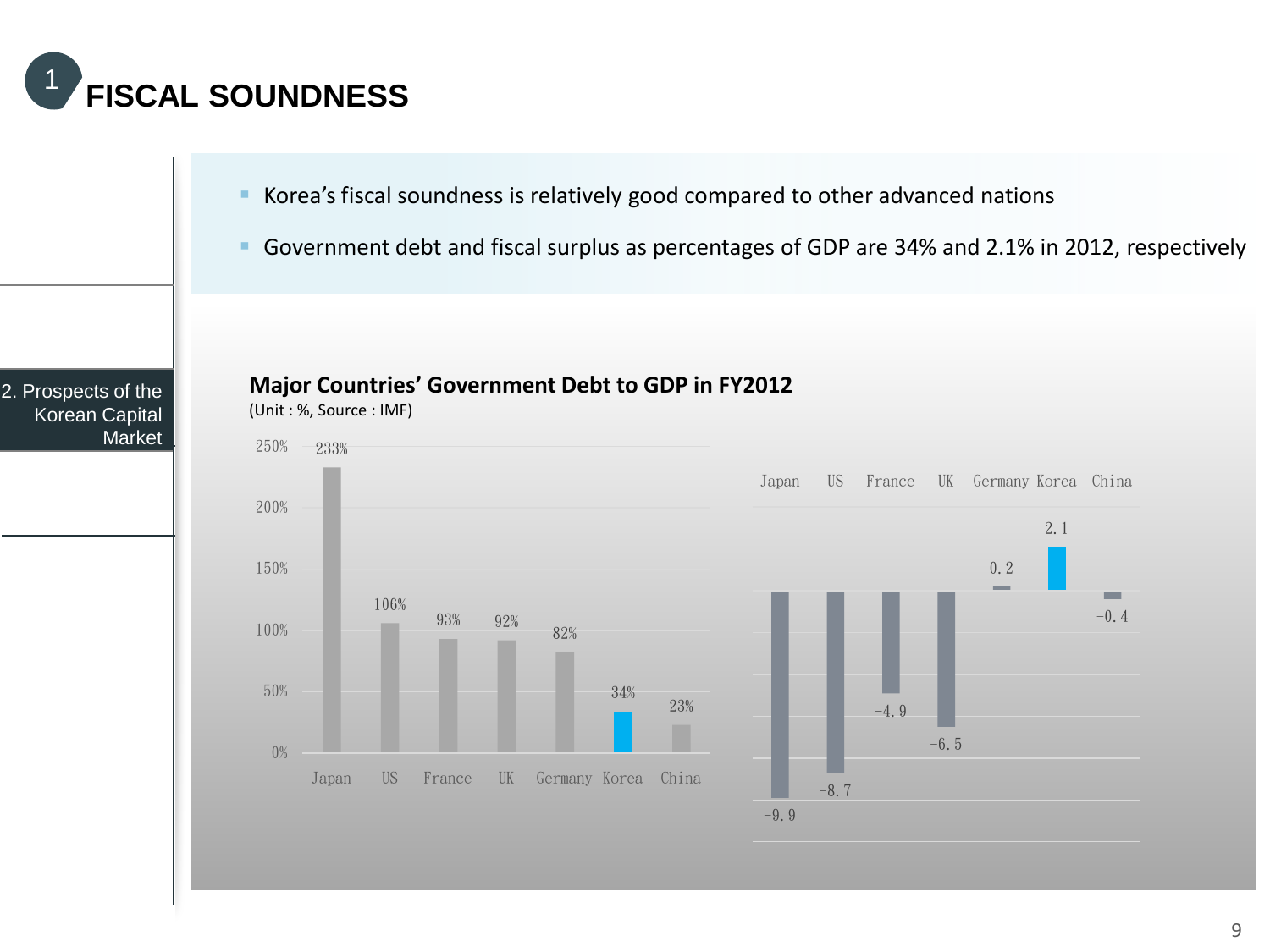

- Korea's foreign exchange reserves stood at USD 314 BN as of Jul. 2012 (ranked 7<sup>th</sup> globally)
- The major global credit rating agencies recently upgraded Korea's credit rating
- Moody's : A1 to Aa3 in Aug. 2012, Fitch : A+ to AA- in Sep. 2012, S&P : A to A+ in Sep. 2012

#### 2. Prospects of the Korean Capital Market

#### Credit Ratings of Major Countries

(as of Sep. 2012)

Korea's Credit Ratings (Source : Moody's)



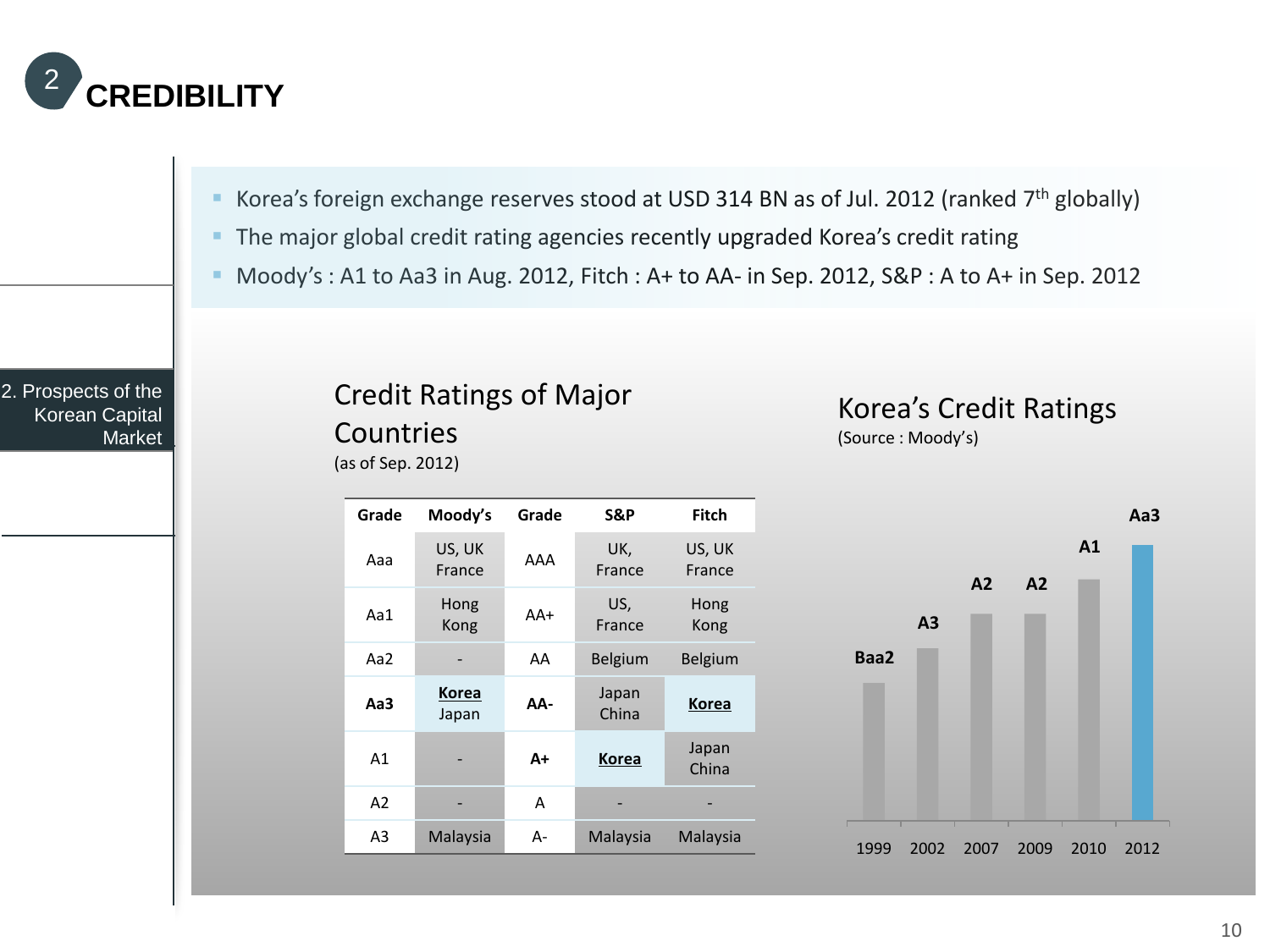### **PENSION FUNDS FOR THE AGING SOCIETY** <sup>3</sup>

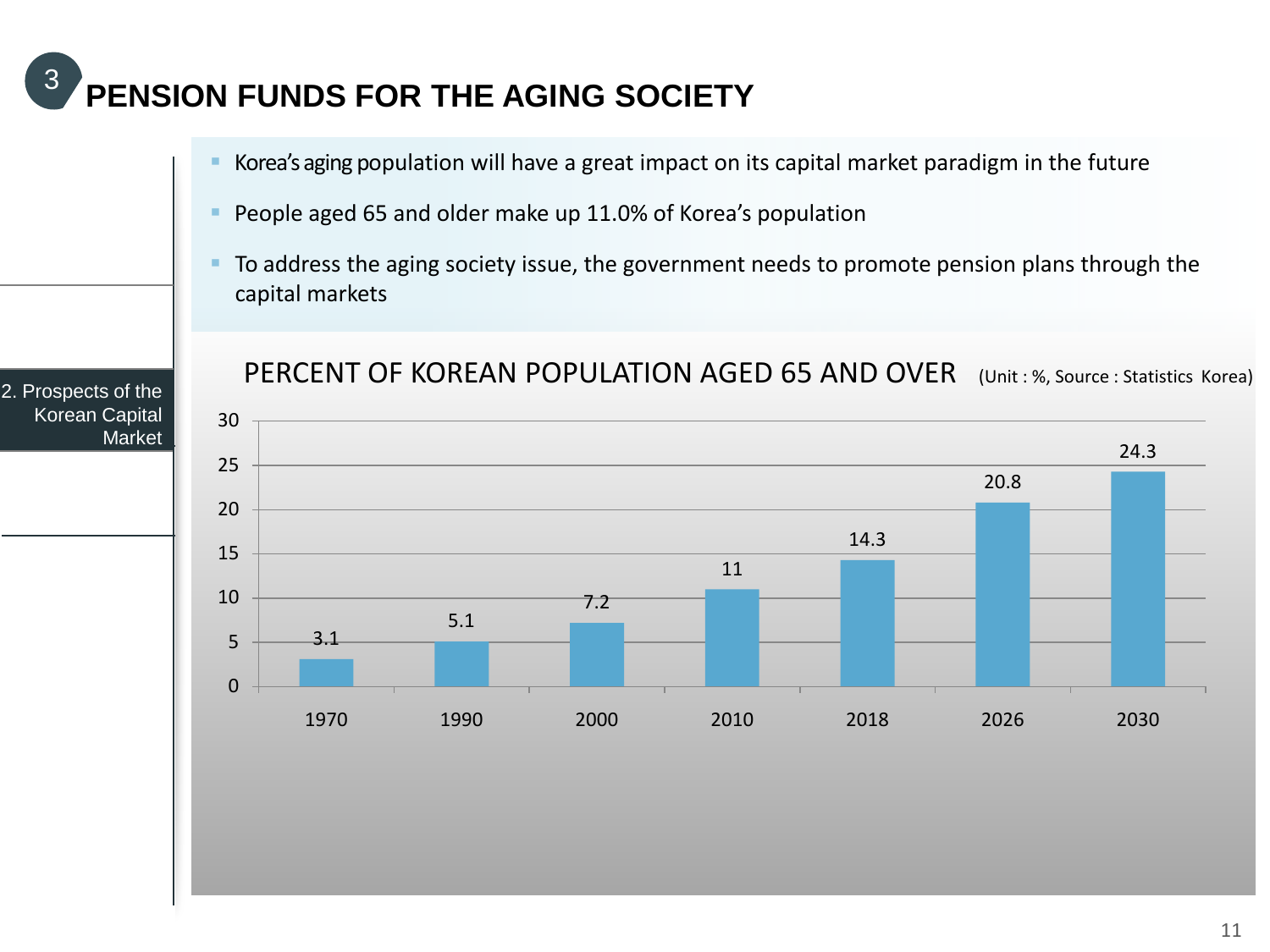### **NATIONAL PENSION PLAN**

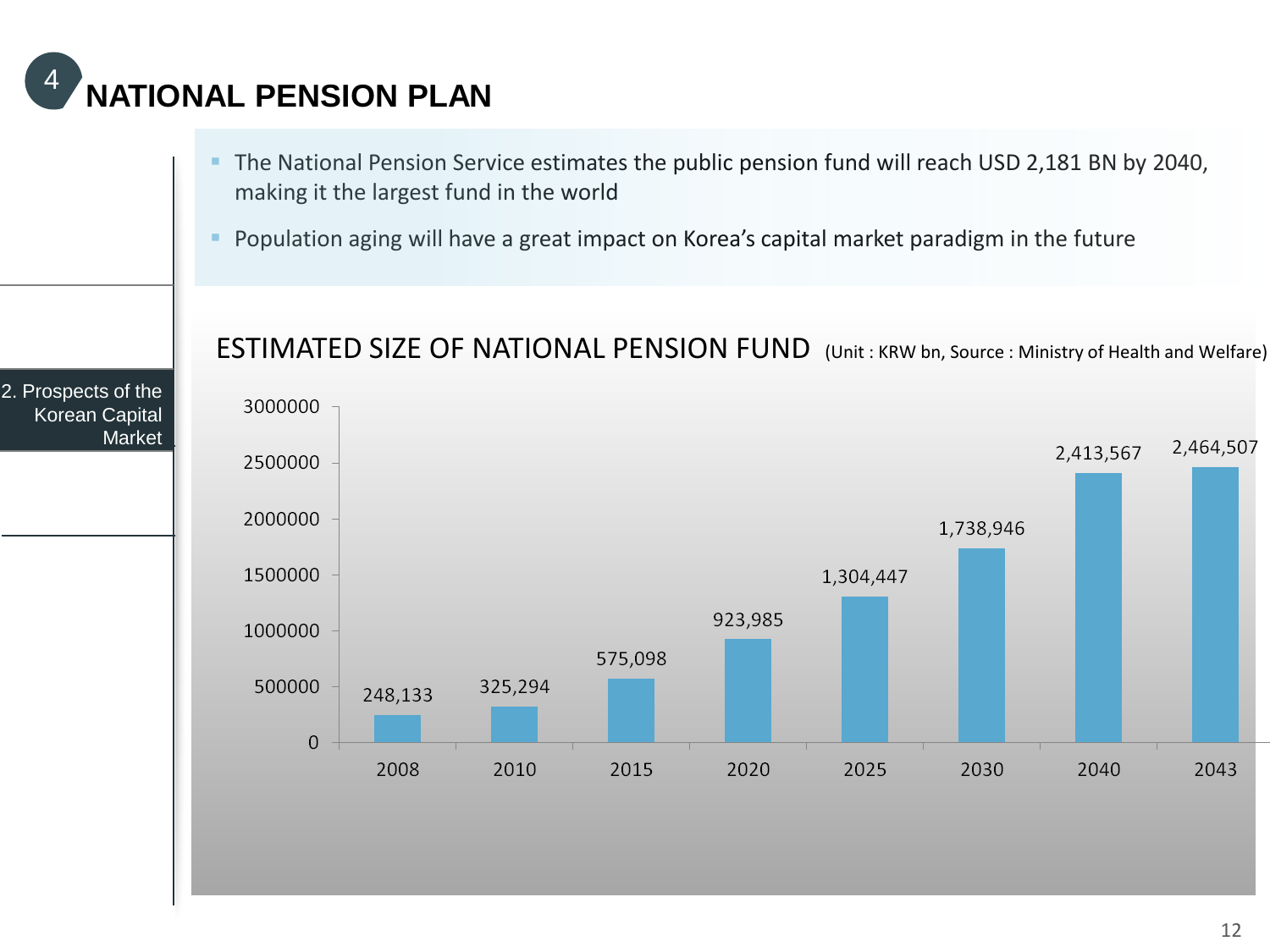#### **Retirement Pension Plan**

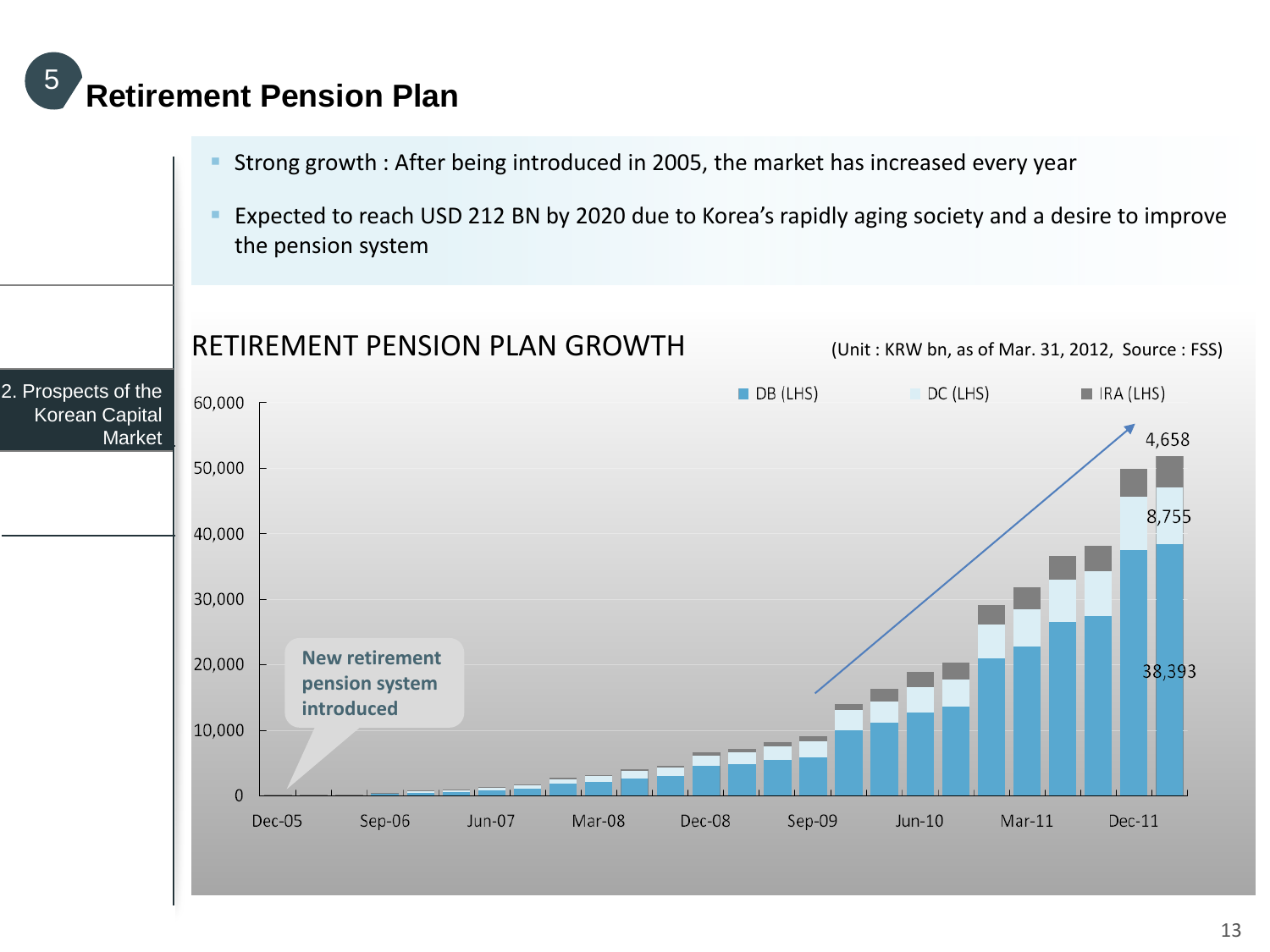### **Revision of the FSCMA - Background**

- The Financial Investment Services and Capital Markets Act ("FSCMA") was established in 2007 as a comprehensive overhaul of capital market regulations.
- Since the FSCMA took effect in February 2009, Korea had to deal with the impacts of the global financial crisis.
- As a result, there were not enough innovative changes as originally intended with the enactment of the FSCMA
- Global discussions on strengthening financial regulations and international coordination have been underway;
- Time to lay the foundation for the future of Korea's financial industry, while coping with current global and domestic financial issues.
- The revision of FSCMA was drafted by the FSC in 2011, and was passed at the National Assembly in May this year.

3. Regulatory **Developments**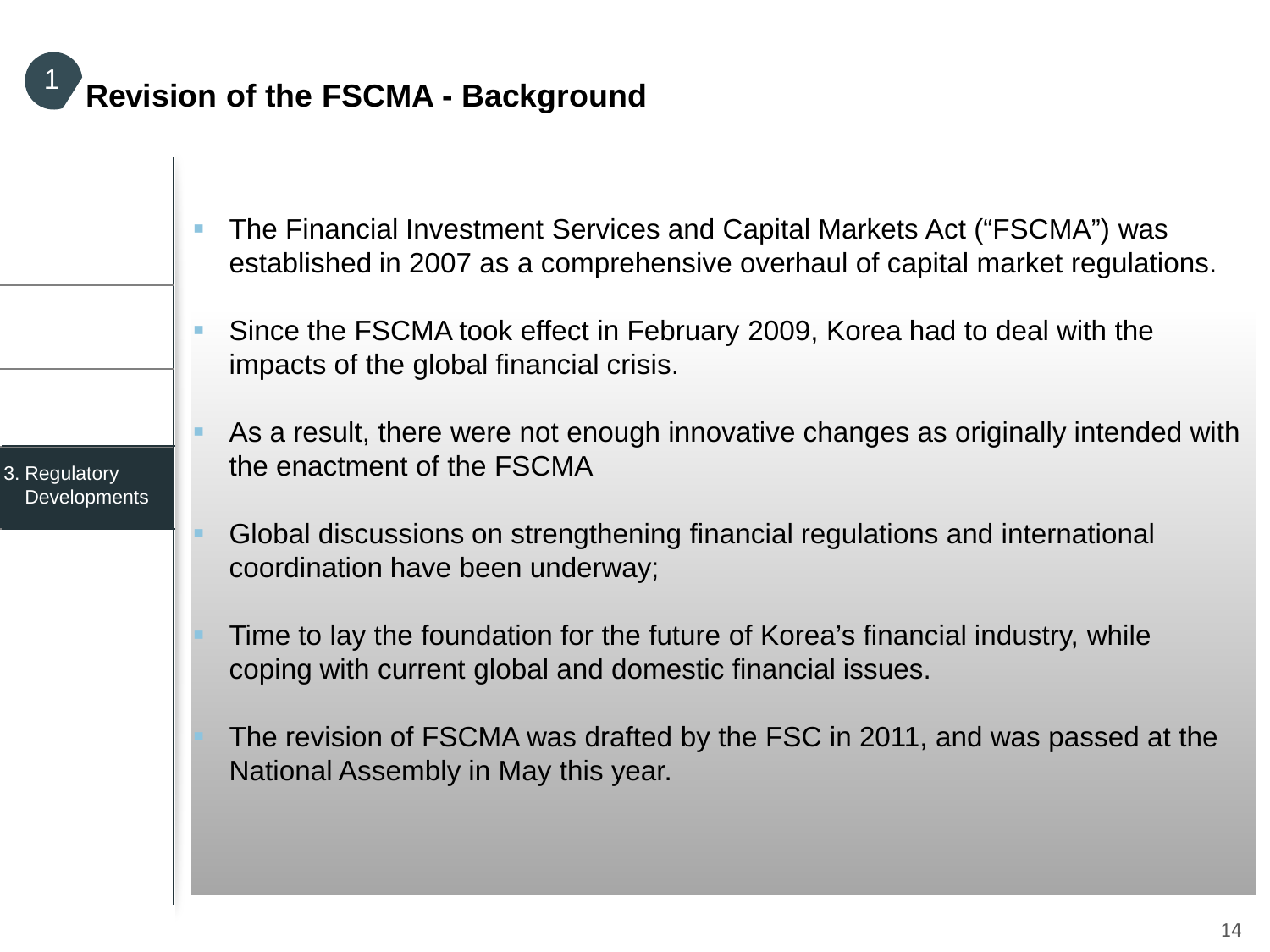### **Revision of the FSCMA – Key Revisions** <sup>2</sup>

- Development of Korean Investment Banks(IBs)
	- Improvement of Asset Management Regulations
- 3. Regulatory **Developments**
- Reform of Capital Markets Infrastructure
	- Diversification of Direct Financing Channels
	- Strengthened Regulations on Unfair Trading Practices
	- (FSC's website : www.fsc.go.kr/eng)